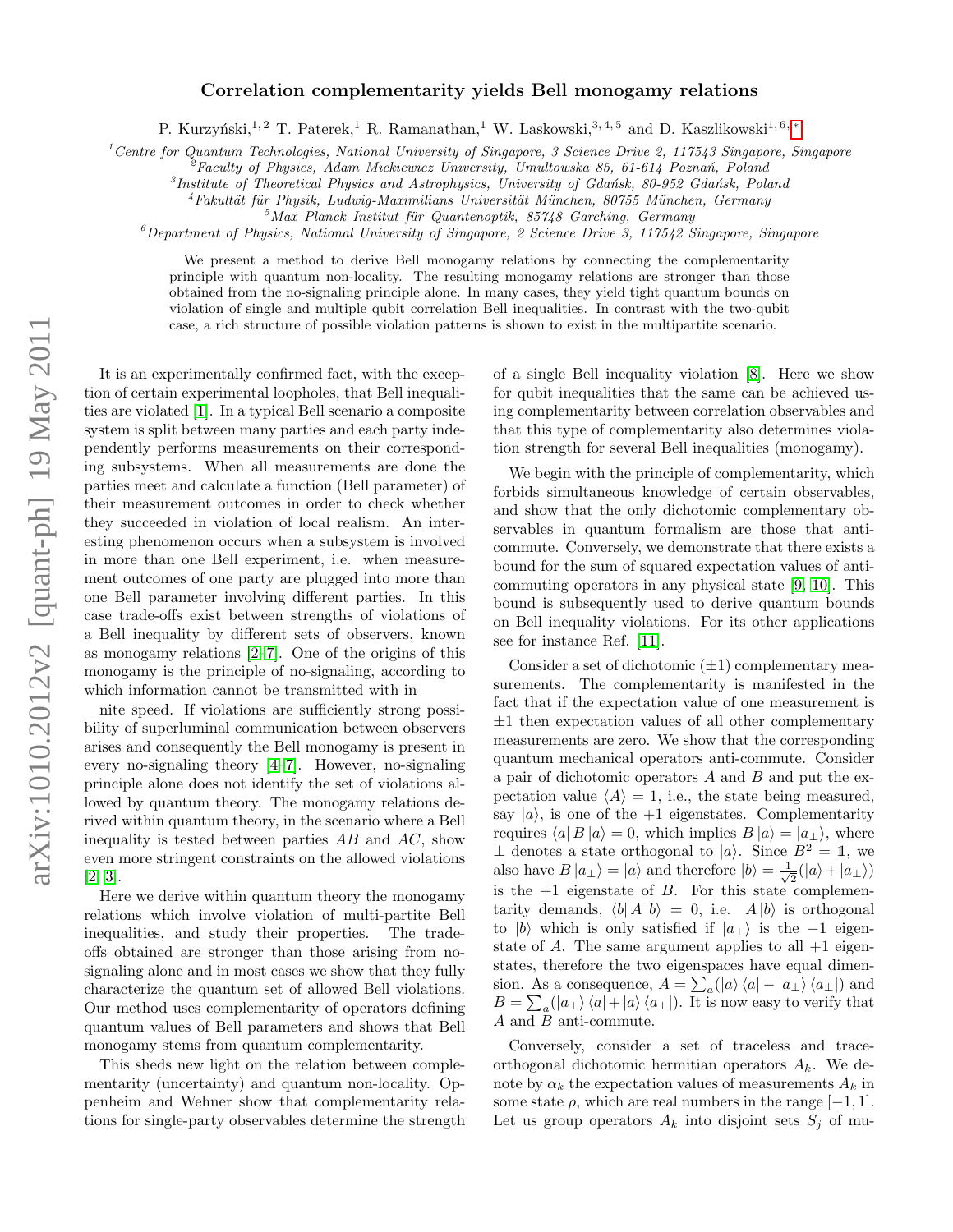tually anti-commuting operators,  $S_j = \{A_1^{(j)}, A_2^{(j)}, \dots\}.$ Next, consider an operator  $F_j \equiv \sum_{k=1}^{|S_j|} \alpha_{kj} A_k^{(j)} = \vec{\alpha}_j$ .  $\vec{A}_j$ , whose variance in the same state  $\rho$  is given by  $\langle F_j^2 \rangle - \langle F_j \rangle^2 = |\vec{\alpha}_j|^2 (1 - |\vec{\alpha}_j|^2)$  due to assumed anticommutativity and because the square of each individual operator is identity. Positivity of variance, which stems from the positivity of  $\rho$ , implies that

<span id="page-1-0"></span>
$$
|\vec{\alpha}_j| \le 1. \tag{1}
$$

As a result, if an expectation value of one observable is  $\pm 1$  then expectation values of all other anticommuting observables are necessarily zero. In this way anti-commuting operators are related to complementarity. In fact, the above inequality is more general as it gives trade-offs between squared expectation values of anti-commuting operators in any physical state.

Here, we derive inequality [\(1\)](#page-1-0) in the spirit of Heisenberg uncertainty relation, see [\[9,](#page-3-7) [10\]](#page-3-8) for alternative derivations. For dichotomic observables the square of expectation value is related to the Tsallis entropy as  $S_2(A_j) = \frac{1}{2}(1 - \langle A_j \rangle^2)$ , therefore the inequality can be converted into entropic uncertainty relation.

Inequality [\(1\)](#page-1-0) provides a powerful tool for the studies of quantum non-locality. We show that it allows derivation of the Tsirelson bound [\[12\]](#page-3-10) and monogamy of Bell inequality violations between many qubits. A general N-qubit density matrix can be decomposed into tensor products of Pauli operators

$$
\rho = \frac{1}{2^N} \sum_{\mu_1, \dots, \mu_N = 0}^3 T_{\mu_1 \dots \mu_N} \sigma_{\mu_1} \otimes \dots \otimes \sigma_{\mu_N}, \qquad (2)
$$

where  $\sigma_{\mu_n} \in \{1, \sigma_x, \sigma_y, \sigma_z\}$  is the  $\mu_n$ -th local Pauli operator for the *n*-th party and  $T_{\mu_1...\mu_N} = \text{Tr}[\rho(\sigma_{\mu_1} \otimes \cdots \otimes \sigma_{\mu_N})]$ are the components of the correlation tensor  $\hat{T}$ . The orthogonal basis of tensor products of Pauli operators has the property that its elements either commute or anticommute.

We study a complete collection of two-setting correlation Bell inequalities for  $N$  qubits [\[13–](#page-3-11)[15\]](#page-3-12). It can be condensed into a single general Bell inequality, whose classical bound is one [\[15\]](#page-3-12). All correlations which satisfy this general inequality and only such correlations admit a local hidden variable (LHV) description of the Bell experiment. This is in contrast to single inequality like, e.g., CHSH [\[16\]](#page-3-13) violation of which is only sufficient to disqualify LHV model. For two qubits, if the general inequality is satisfied then all CHSH inequalities are satisfied, and if the general inequality is violated then there exists a CHSH inequality (with minus sign in a suitable place) which is violated. The quantum value of the general Bell parameter, denoted by  $\mathcal{L}$ , was shown to have an upper bound of

<span id="page-1-1"></span>
$$
\mathcal{L}^2 \le \sum_{k_1,\dots,k_N=x,y} T_{k_1\dots k_N}^2,\tag{3}
$$



<span id="page-1-2"></span>FIG. 1: The nodes of these graphs represent observers trying to violate Bell inequalities which are denoted by colored edges. a) The simplest case: two subsets of three parties try to violate CHSH inequality. b) Four three-party subsets of four parties try to violate Mermin inequality. c) Two subsets of odd number of parties try to violate multi-partite Bell inequality in a scenario in which only one particle is common to two Bell experiments. d) A binary tree configuration leads to strong monogamy relation.

where summation is over orthogonal local directions  $x$ and  $y$  which span the plane of the local settings  $[15]$ . If the upper bound above is smaller than the classical limit of 1, there exists an LHV model. Our method for finding quantum bounds for Bell violations is to use condition [\(3\)](#page-1-1) for combinations of Bell parameters and then identify sets of anti-commuting operators in order to utilize inequality [\(1\)](#page-1-0) and obtain a bound on these combinations.

We begin by showing an application of Inequality [\(1\)](#page-1-0) to a new derivation of the Tsirelson bound. For two qubits the general Bell parameter is upper bounded by  $\mathcal{L}^2 \leq T_{xx}^2 + T_{xy}^2 + T_{yx}^2 + T_{yy}^2$ . One can identify here two vectors of averages of anti-commuting observables, e.g.,  $\vec{\alpha}_1 = (T_{xx}, T_{xy})$  and  $\vec{\alpha}_2 = (T_{yx}, T_{yy})$ . Due to [\(1\)](#page-1-0) we ob- $\alpha_1 = (I_{xx}, I_{xy})$  and  $\alpha_2 = (I_{yx}, I_{yy})$ . Due to (1) we obtain  $\mathcal{L} \leq \sqrt{2}$  which is exactly the Tsirelson bound. One can apply this method to look for corresponding maximal quantum violations of other correlation inequalities, e.g. it is easy to verify that the "Tsirelson bound" of the multi-setting inequalities [\[17\]](#page-3-14) is just the same as the one for the two-setting inequalities. Our derivation shows that Tsirelson's bound is due to complementarity of correlations  $T_{ix}^2 + T_{iy}^2 \le 1$  with  $i = x, y$ . Any theory more non-local than quantum mechanics would have to violate this complementarity relation (compare with Ref. [\[8\]](#page-3-6)).

To describe how complementarity of correlations can be used to establish Bell monogamy, consider the simplest scenario of three particles, illustrated in Fig. [1a](#page-1-2). We show that if correlations obtained in two-setting Bell experiment by AB cannot be modeled by LHV, then correlations obtained by AC admit LHV model. We use condition [\(3\)](#page-1-1) which applied to the present bipartite scenario reads:  $\mathcal{L}_{AB}^2 + \mathcal{L}_{AC}^2 \le \sum_{k,l=x,y} T_{kl0}^2 + \sum_{k,m=x,y} T_{k0m}^2$ . It is important to note that the settings of A are the same in both sums and accordingly orthogonal local directions x and y are the same for A in both sums. We arrange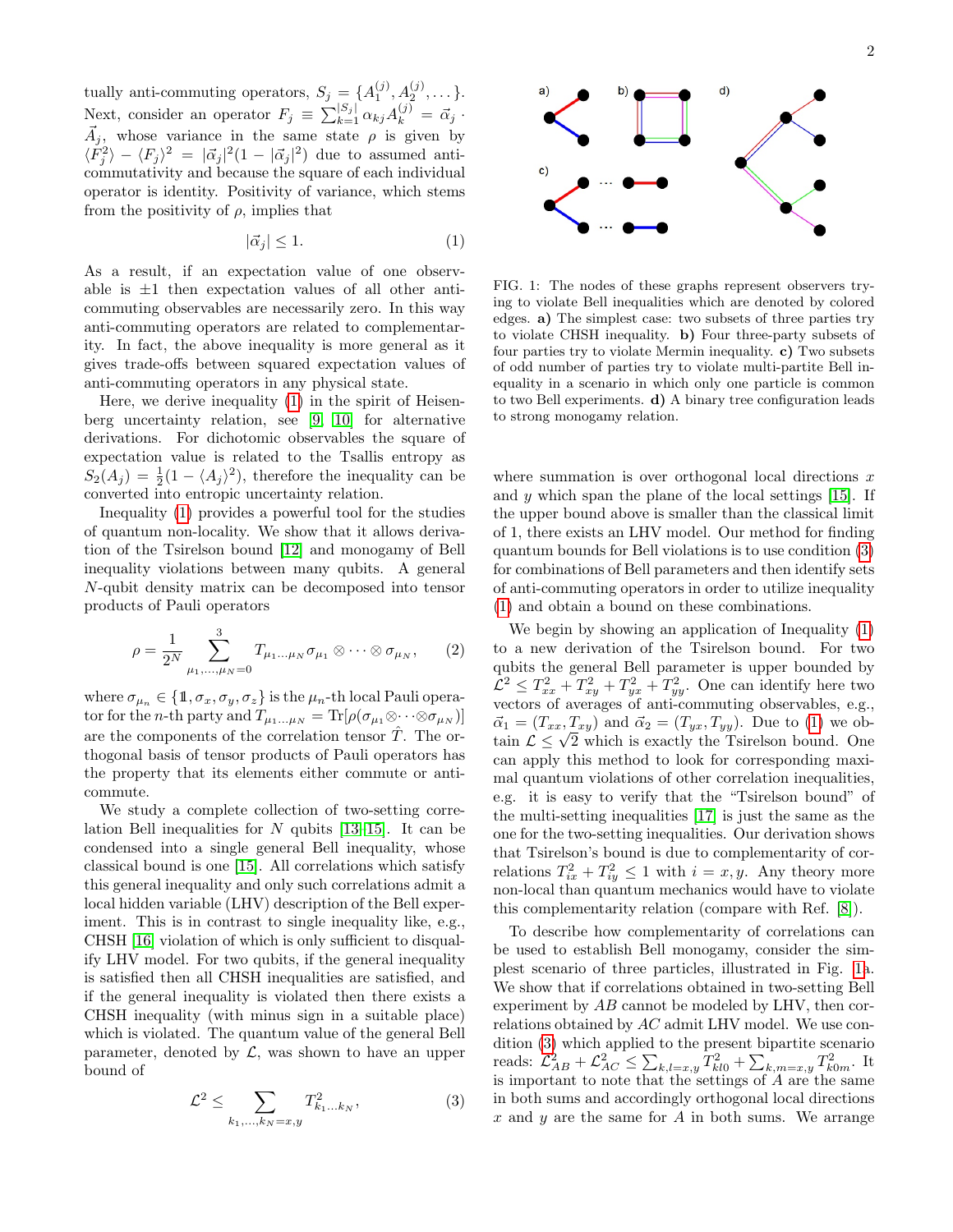the Pauli operators corresponding to correlation tensor components entering the sums into the following two sets of anti-commuting operators:  $\{XX\mathbb{1}, XY\mathbb{1}, Y\mathbb{1}X, Y\mathbb{1}Y\}$ and  ${YX1, YY1, X1X, X1Y}$ , where  $X = \sigma_x$  and  $Y =$  $\sigma_y$ . Note that the anti-commutation of any pair of operators within a set is solely due to anti-commutativity of local Pauli operators. We obtain our result  $\mathcal{L}_{AB}^2 + \mathcal{L}_{AC}^2 \leq 2$ . Once a CHSH inequality is violated between AB, all CHSH inequalities between  $AC$  are satisfied, similar results were obtained in [\[2,](#page-3-2) [3\]](#page-3-5).

Before we move to a general case of arbitrary number of qubits, we present an explicit example of multipartite monogamy relation. Consider parties  $A, B, C, D$  trying to violate a correlation Bell inequality in a scenario depicted in Fig. [1b](#page-1-2). We show the new monogamy relation:  $\mathcal{L}_{ABC}^2 + \mathcal{L}_{ABD}^2 + \mathcal{L}_{ACD}^2 + \mathcal{L}_{BCD}^2 \leq 4$ . Condition [\(3\)](#page-1-1) applied to these tripartite Bell parameters implies that the left-hand side is bounded by the sum of 32 elements. The corresponding tensor products of Pauli operators can be grouped into four sets:

> <span id="page-2-0"></span> ${XXY1, XY1X, X1XY, 1YYY, \ldots},$  $\{XYX1,YY1Y, Y1XX, 1XXY, \ldots\},\$  ${YXX1, XX1Y, Y1YY, 1XYX, \ldots},$  ${YYY1, YX1X, X1YX, 1YXX, \ldots}$

where the dots denote four more operators being the previous four operators with  $X$  replaced by  $Y$  and vice versa. All operators in each set anti-commute, therefore the bound is proved.

To give a concrete example of monogamy of a wellknown inequality we choose the inequality due to Mermin [\[18\]](#page-3-15):  $E_{112} + E_{121} + E_{211} - E_{222} \leq 2$ , where  $E_{klm}$  denote the correlation functions. Since the classical bound of the Mermin inequality is 2, and not 1 as we have assumed in our derivation, the new "Mermin monogamy" is  $\mathcal{M}^2_{ABC} + \mathcal{M}^2_{ABD} + \mathcal{M}^2_{ACD} + \mathcal{M}^2_{BCD} \leq 16$ , where  $\mathcal M$  is the quantum value of the corresponding Mermin parameter. The bound of the new monogamy relation can be achieved in many ways. If a triple of observers share the GHZ state, they can obtain maximal violation of 4 and the remaining triples observe vanishing Mermin quantities  $M$ . This can be attributed to maximal entanglement of the GHZ state. It is also possible for two and three triples to violate Mermin inequality non-maximally, and at the same time to achieve the bound. For example, the state  $\frac{1}{2} (|0001\rangle + |0010\rangle + i\sqrt{2}|1111\rangle)$  allows ABC and ABD to obtain  $M = 2\sqrt{2}$ , and the state  $\frac{1}{2}$  $\frac{1}{6}$  ( $|0001\rangle + |0010\rangle + |0100\rangle + i$ √  $\overline{3}|1111\rangle$  allows  $ABC$ , ABD and ACD to obtain  $\mathcal{M} = \frac{4}{\sqrt{2}}$  $\frac{1}{3}$ . Note that it is impossible to violate all four inequalities simultaneously.

We now derive new monogamy relations for  $N$  qubits. Consider scenario of Fig. [1c](#page-1-2), in which  $N$  is odd,  $A$  is the fixed qubit and the remaining  $N-1$  qubits are split into two groups  $\vec{B} = (B_1, ..., B_M)$  and  $\vec{C} = (C_1, ..., C_M)$ 

each containing  $M = \frac{1}{2}(N-1)$  qubits. We shall derive the trade-off relation between violation of  $(M+1)$ -partite Bell inequality by parties  $A\vec{B}$  and  $A\vec{C}$ . Using condition [\(3\)](#page-1-1), the elements of the correlation tensor which enter the bound of  $\mathcal{L}_{A\vec{B}}^2 + \mathcal{L}_{A\vec{C}}^2$  are of the form  $T_{kl_1...l_M0...0}$  and  $T_{k0...0m_1...m_M}$ . The corresponding Pauli operators can be arranged into  $2^M$  sets of four mutually anti-commuting operators each:  $\vec{A}_{1S} = \{XXSI, XYSI, YIXS, YIYS\},\$  $\vec{A}_{2S} = \{YXSI, YYSI, XIXS, XIYS\},$  where S stands for all  $2^{M-1}$  combinations of X's and Y's for  $M-1$  parties, and  $I = \mathbb{1}^{\otimes M}$  is identity operator on M neighboring qubits. Therefore, according to the theorem, we arrive at the following trade-off:  $\mathcal{L}_{A\vec{B}}^2 + \mathcal{L}_{A\vec{C}}^2 \leq 2^M$ .<br>The bound of this inequality is tight in the sense that

there exist quantum states achieving the bound for all allowed values of  $\mathcal{L}_{A\vec{B}}$  and  $\mathcal{L}_{A\vec{C}}$ . This is a generalization of a similar property for CHSH monogamy [\[3\]](#page-3-5). The state of interest can be chosen as

$$
|\psi\rangle = \frac{1}{\sqrt{2}} \cos \alpha \left( |0\vec{0}\vec{0}\rangle + |1\vec{0}\vec{1}\rangle \right) + \frac{1}{\sqrt{2}} \sin \alpha \left( |1\vec{1}\vec{0}\rangle + |0\vec{1}\vec{1}\rangle \right),\tag{4}
$$

where e.g.  $|1\vec{0}\vec{1}\rangle$  denotes a state in which qubit A is in the  $|1\rangle$  eigenstate of local Z basis, all qubits of  $\vec{B}$  are in state  $|0\rangle$  of their local Z bases, and all qubits of  $\vec{C}$  are in state  $|1\rangle$  of their respective Z bases. The non-vanishing correlation tensor components in  $xy$  plane, which involve only  $(M + 1)$ -partite correlations are  $T_{x \vec{w}} = \pm \sin 2\alpha$ ,  $T_{x\vec{0}\vec{w}} = \pm 1$ , and  $T_{y\vec{0}\vec{v}} = -\cos 2\alpha$ , where  $\vec{w}$  contains even number of y indices, other indices being x, and  $\vec{v}$  contains odd number of  $y$  indices, other indices again being x. There are  $\sum_{k=1}^{\lfloor M/2 \rfloor} \binom{M}{2k} = 2^{M-1}$  correlation tensor elements of each type and consequently

$$
\mathcal{L}_{A\vec{B}}^2 = 2^{M-1} \sin^2 2\alpha, \quad \mathcal{L}_{A\vec{C}}^2 = 2^{M-1} (1 + \cos^2 2\alpha). \tag{5}
$$

Therefore, the bound is always achieved and all allowed values of  $\mathcal{L}_{A\vec{B}}$  and  $\mathcal{L}_{A\vec{C}}$  can be attained either by the state [\(4\)](#page-2-0) or the state with the role of qubits  $\vec{B} \leftrightarrow \vec{C}$  interchanged. The underlying reason why the above trade-off allows for violation by both  $\overrightarrow{AB}$  and  $\overrightarrow{AC}$  is the fact that sets of anti-commuting operators of the Bell parameters can contain at most four elements.

Now we present a much stronger new monogamy related to the graph in Fig. [1d](#page-1-2). Consider M-partite Bell inequalities corresponding to different paths from the root of the graph to its leaves  $(M = 3$  in Fig. [1d](#page-1-2)). There are  $2^{M-1}$  such inequalities and we shall prove that their quantum mechanical values obey

<span id="page-2-1"></span>
$$
\mathcal{L}_1^2 + \dots + \mathcal{L}_{2^{M-1}}^2 \le 2^{M-1},\tag{6}
$$

where  $\mathcal{L}_i$  is the quantum value for the j-th Bell parameter in the graph. To prove this, we construct  $2^{M-1}$  sets of anti-commuting operators, each set containing  $2^M$ elements, such that they exhaust all correlation tensor elements which enter the bound of the left-hand side of